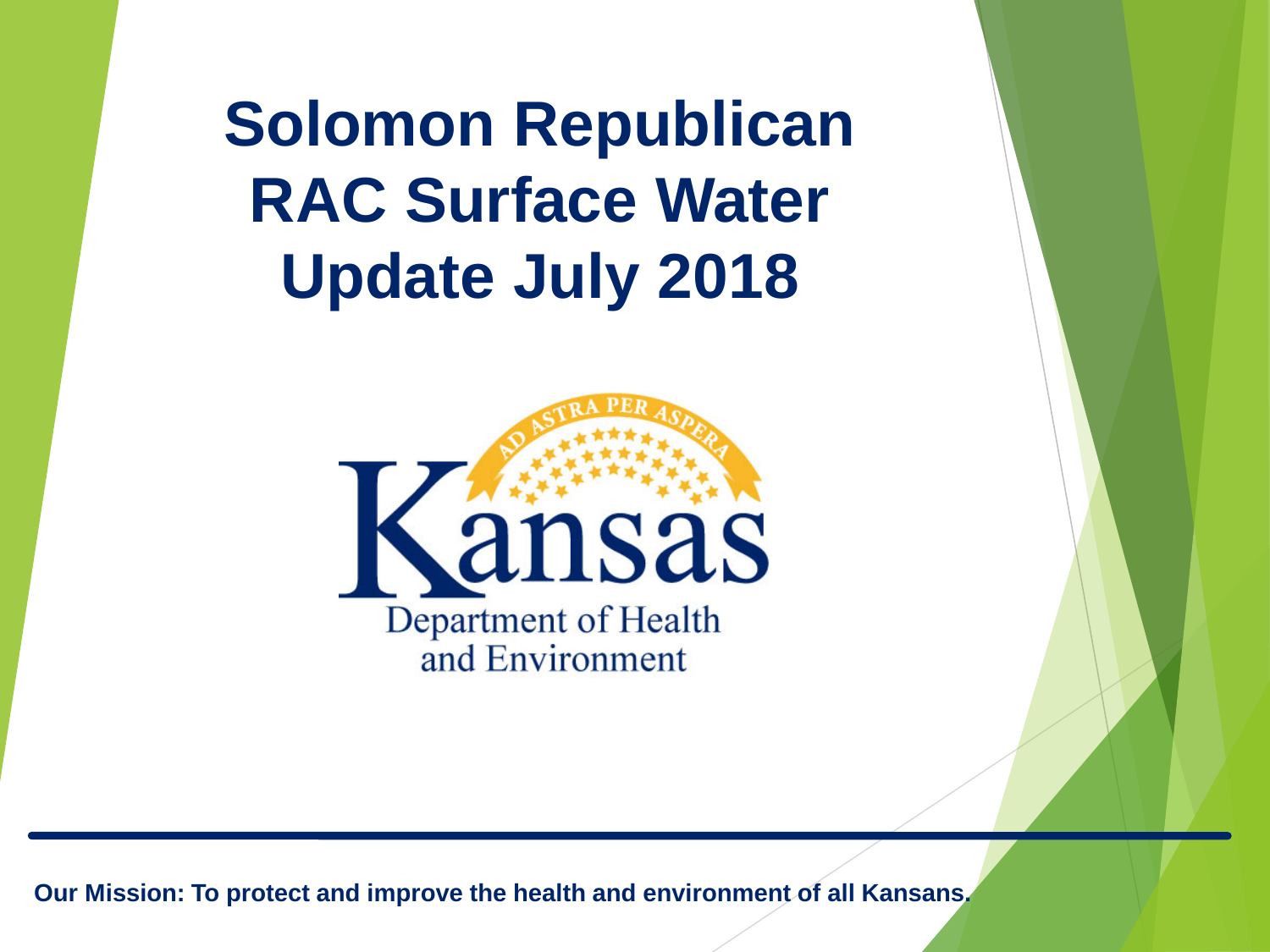

**Dan Wells, District Environmental Administrator Northwest District Office Hays, KS (785) 261-6101 [Dan.Wells@ks.gov](mailto:Dan.Wells@ks.gov)**

**Jennifer Nichols, District Environmental Administrator Northcentral Distict Office Salina, KS (785) 827-9639 [Jennifer.Nichols@ks.gov](mailto:Jennifer.Nichols@ks.gov)**

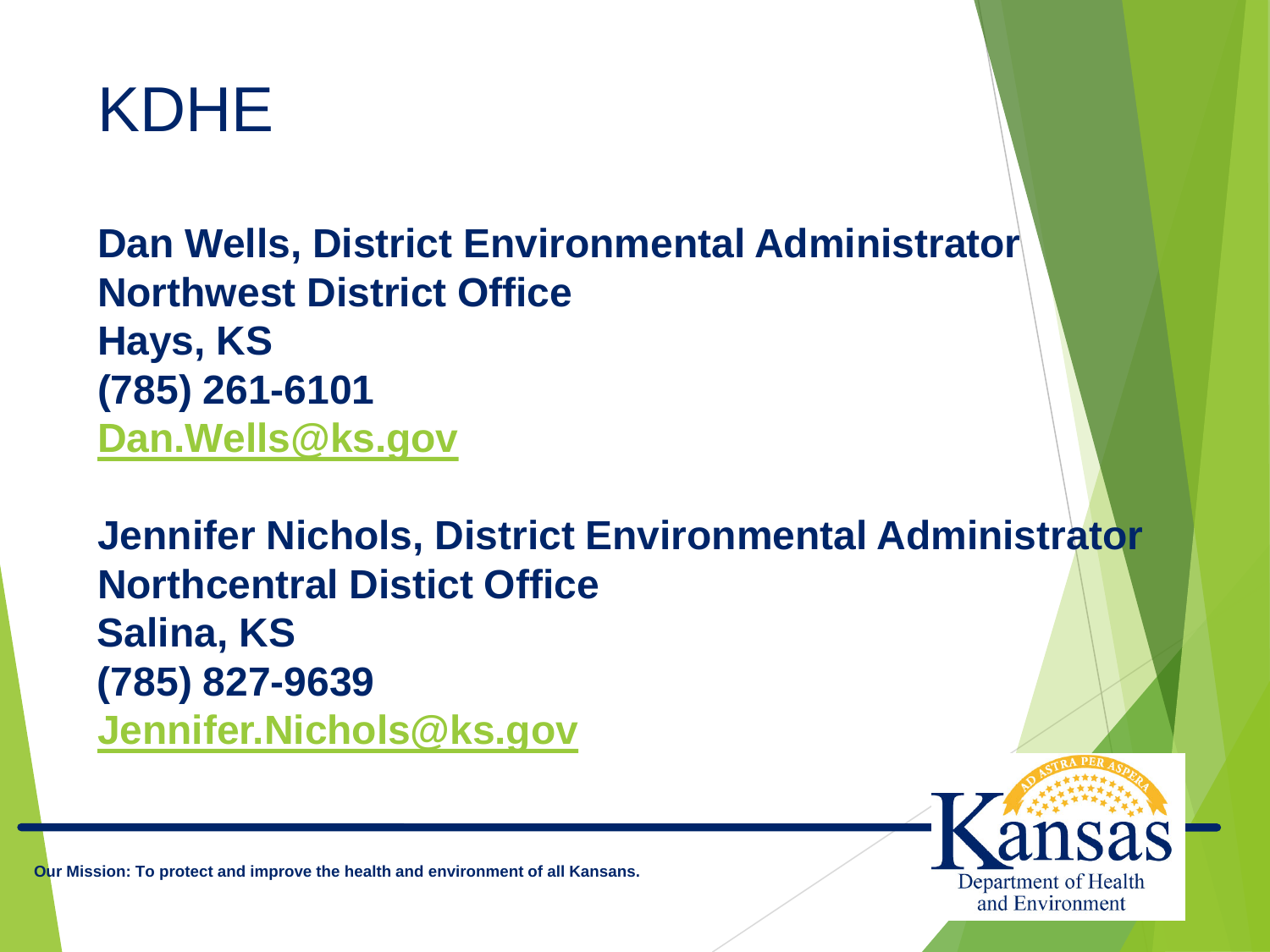## **www.KDHEKS.gov link to all district offices**

| Cheyenne        |              | Raving        | Decutor   | Norton.          | Philips                         | 5mB          | Javel      | Republic                 | Warhington  | Marrhall     | <b>Nematia</b>                   | Brown.                | n a<br>Denishan                     |                      |
|-----------------|--------------|---------------|-----------|------------------|---------------------------------|--------------|------------|--------------------------|-------------|--------------|----------------------------------|-----------------------|-------------------------------------|----------------------|
| Shannan         |              | Thomas        | Sheridan. | de aluan-        | <b>Rooks</b>                    | Orborse      | Mitchell   | Cloud                    | <b>Clay</b> | <b>Rikey</b> | Pottawatomie<br><b>Rangeling</b> | Jadgen                | <b>Atchicon</b><br>Jefferson Leaves | <b>Myan</b><br>istis |
| Wallace         | Legan        |               | Gave      | Thega            | <b>NW</b><br>19 O               | Russell      | Lincoln.   | Otava<br>NC <sub>1</sub> |             | <b>Geary</b> | Walausee                         | Shawnee               | NE <sup>-1</sup><br>Deuglas         | <b>Johnson</b>       |
| <b>Oreeley</b>  | Wichita      | <b>South</b>  | Lares     |                  | <b>Buch</b>                     |              | Ellowarth. | king                     | Diddingen   | Morris       |                                  | Orage                 | Franklin                            | Marsi                |
|                 |              |               |           | Ness<br>Hodgeman | Passness<br>and the contract of | <b>Budon</b> | Rise       | McPhesson<br>Manney      | Marion      | Chape        | Lyse.                            | Cottey                | Anderson                            | Linn                 |
| <b>Hamilton</b> | <b>Veams</b> | Finany        |           | <b>SW</b>        | Edwards                         | Stationd     | Rene       |                          | SC.         |              | dreament                         | 道的作                   | SE                                  | <b>Bourbon</b>       |
| Stanton.        | Orant        | Haskell       | 90R       | <b>Ford</b>      | <b>Nowa</b>                     | 作准           | Kingman    | <b>Bedgwick</b>          |             | Butler       | <b>IB</b>                        | <b>William</b>        | <b>Neishe</b>                       | Crawford             |
| Martists        | Stevens      | <b>Seward</b> | Meade     | Class            | Committee:                      | Burber       | Harper     | Sumner                   |             | Conter       |                                  | Chautauqua Montgomery | Labette                             | Cherchee             |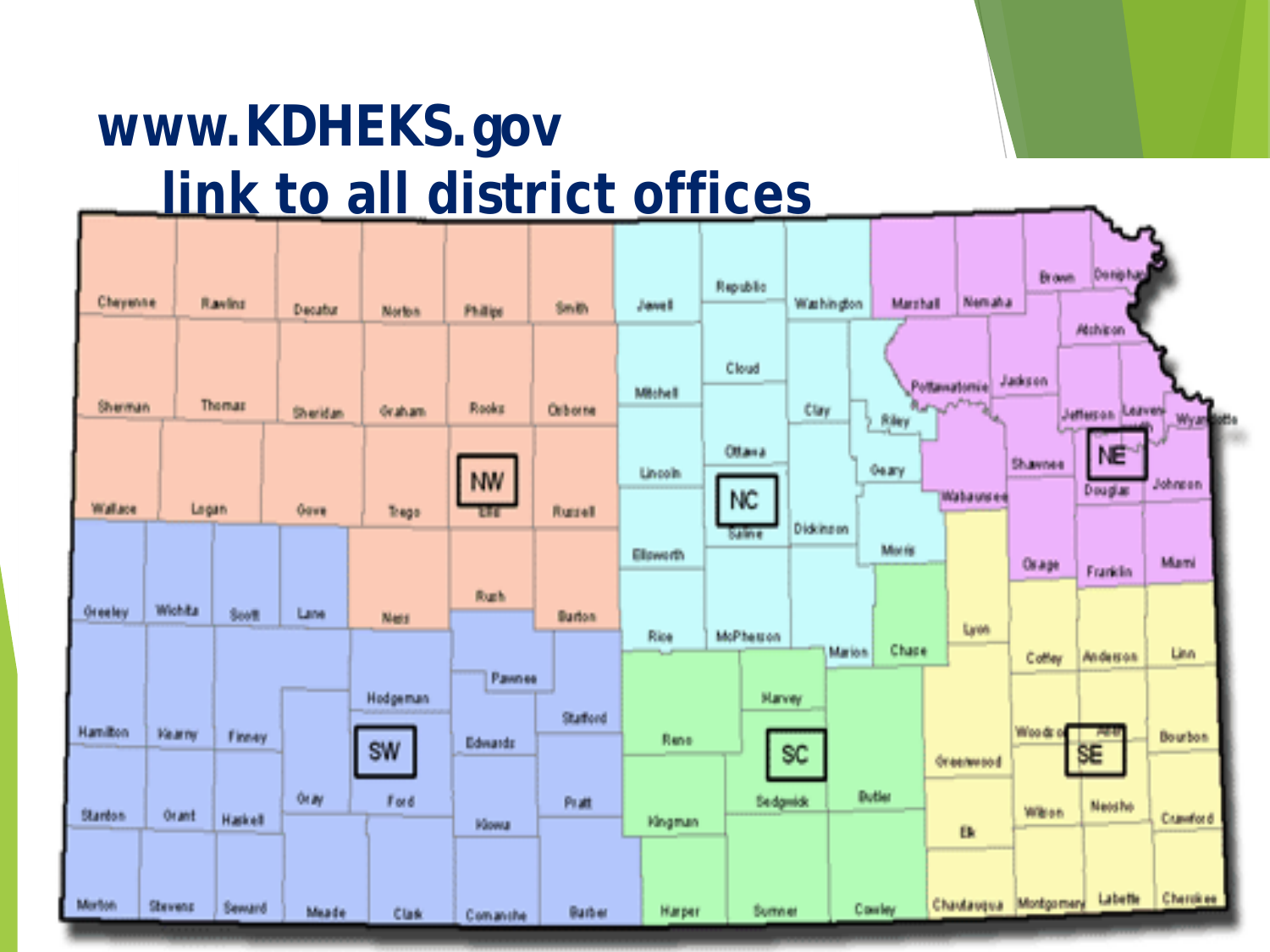# What is Blue-Green Algae?

Despite their name, blue-green algae are a type of bacteria known as Cyanobacteria.

Milford Lake Algae Bloom 2011

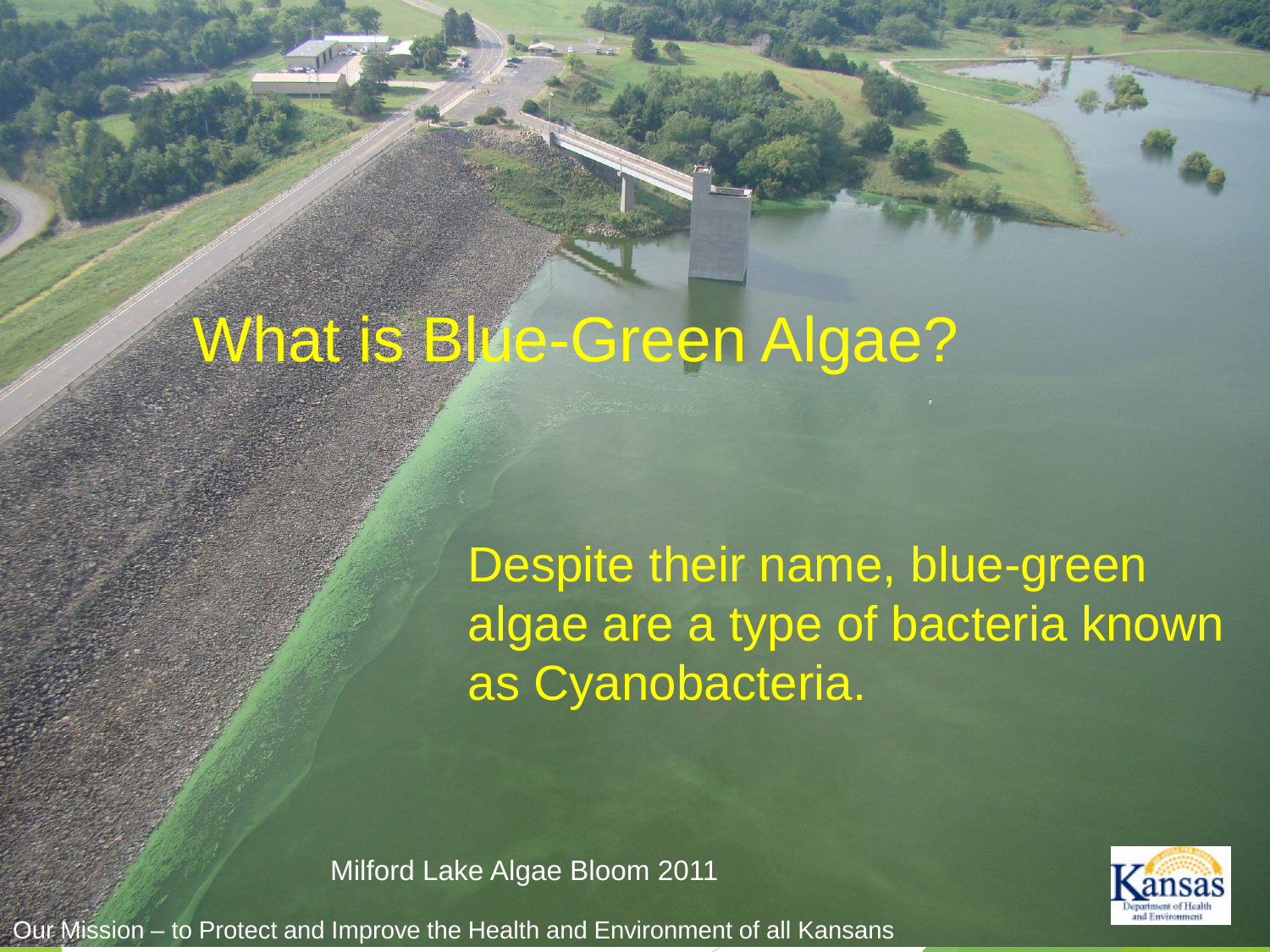# Are Blue-Green Algae The "Enemy?"

- **Blue-green algae are not "evil"**
- **They are a natural component of aquatic systems, provided they are at "normal" background levels**
	- **▶ 88% of lake samples have bluegreens present**
	- **74% have blue-greens as the primary component of the phytoplankton community**

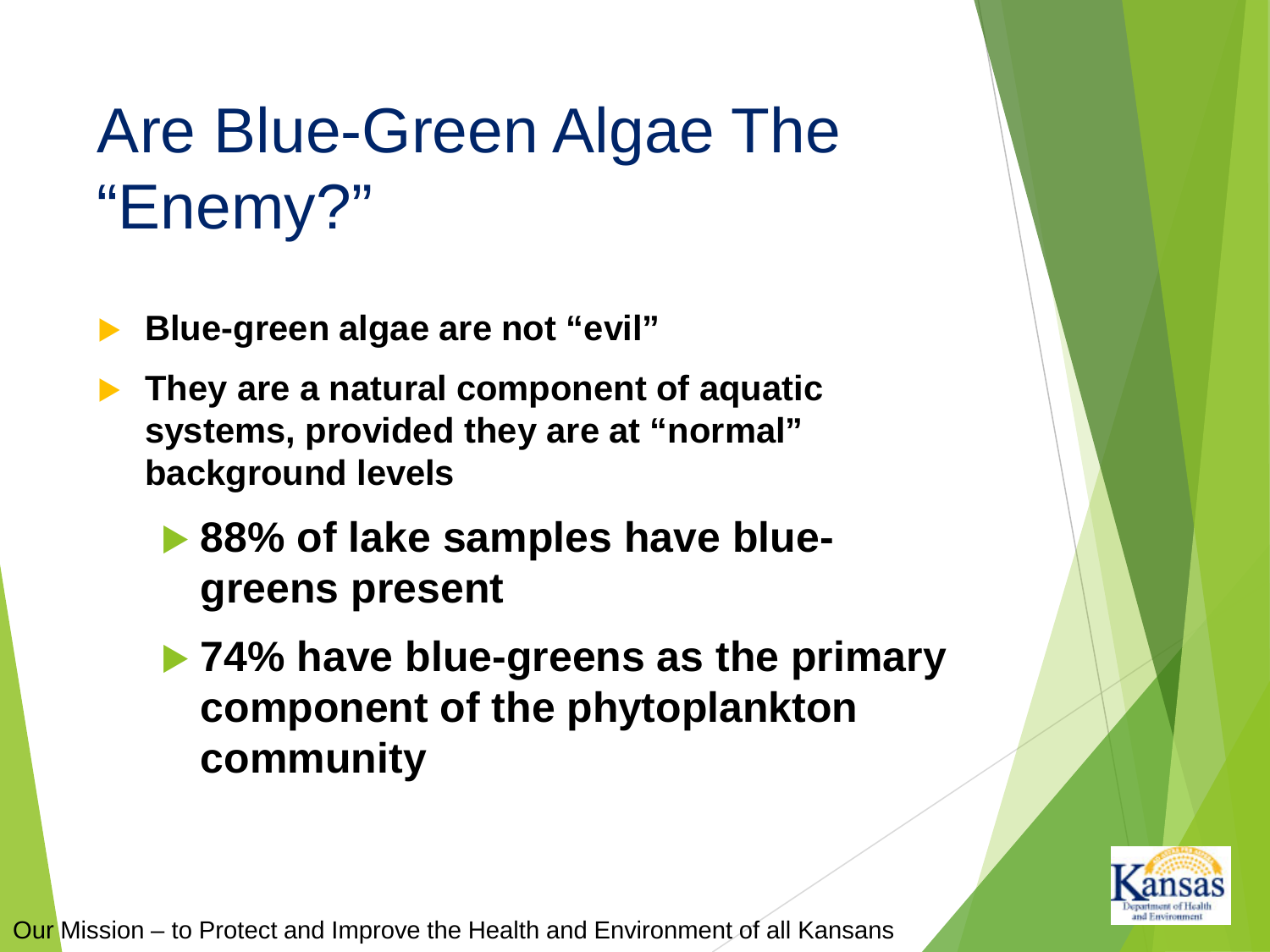# When Are Blue-Greens A Problem?

 **Blooms are problems when they impact beneficial uses by being…**

- **1) Big-enough in magnitude**
- **2) Long-enough in duration, and/or**
- **3) Frequent-enough in their recurrence**

#### **Those blooms are a water quality problem, not natural, and we see them in systems with pollution impacts**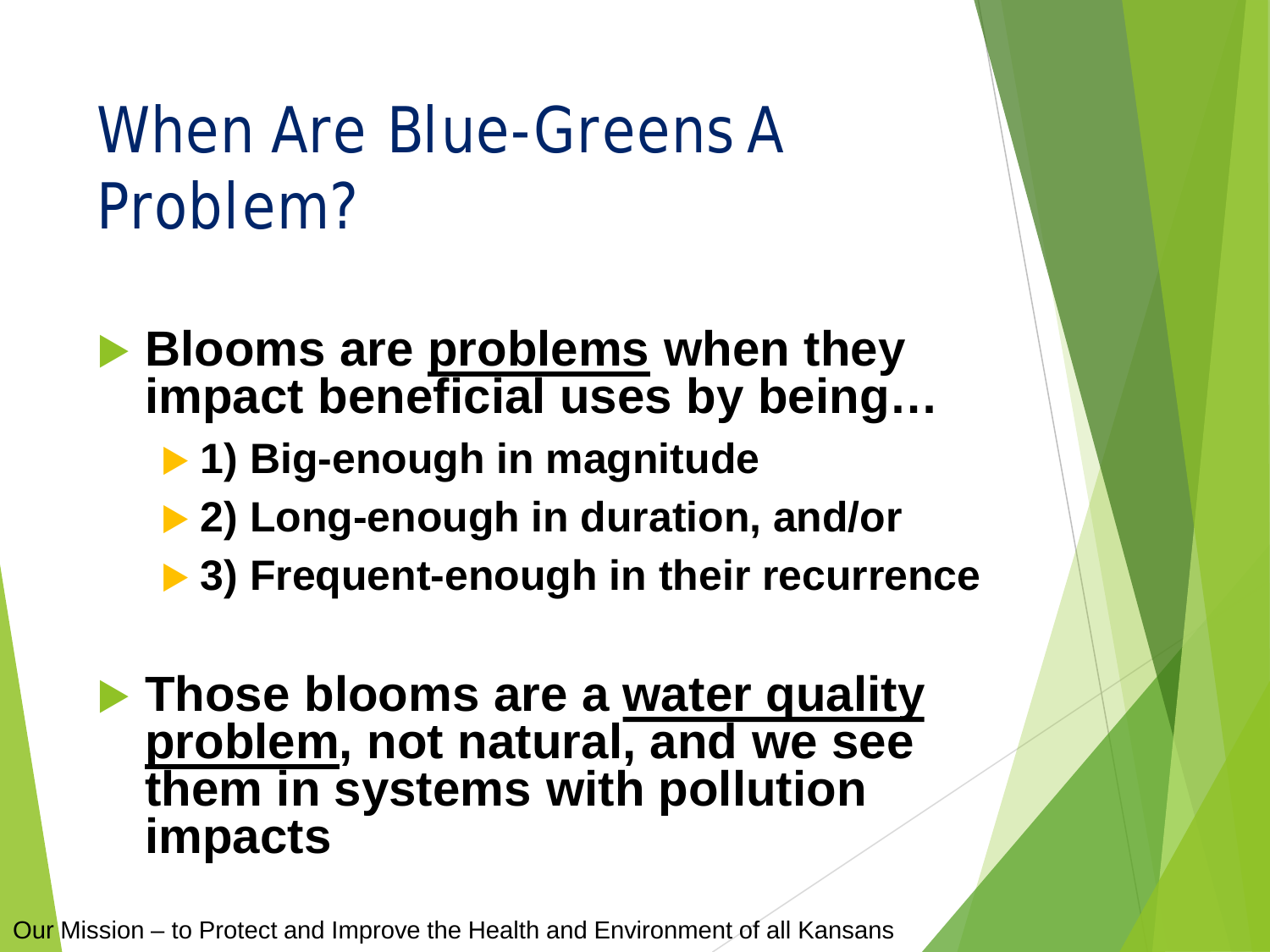## Articles About Blue-Greens

### **Three things are often cited as "causes"**

- **Nutrients** 
	- **You can't grow algae without the "building blocks"**
- **Temperature**
	- **Blue-greens have optimal growth at higher temperatures**
- **Water Column Stability**
	- **Buoyancy adaptation can be better utilized**

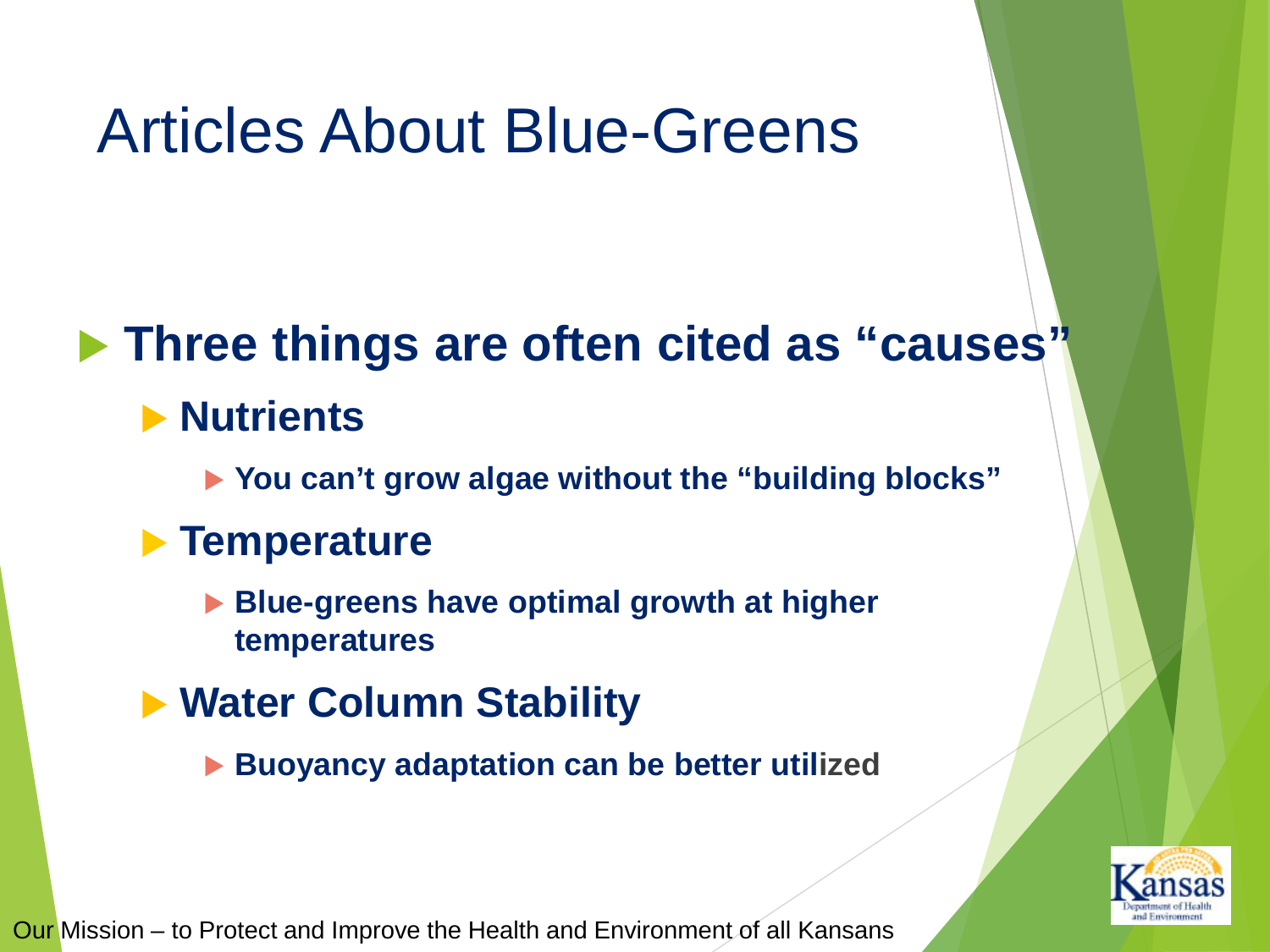# Kansas Lake Status Determination

| Recommended<br>Level | Cyanobacteria conc.<br>Cells/mL | Microcystin toxin<br>conc. $\frac{u}{c}$ |
|----------------------|---------------------------------|------------------------------------------|
| Watch                | 80,000 to < 250,000             | < 4                                      |
| Warning              | $≥ 250,000$ to ≤ 10,000,000     | $\geq 4$ to $\leq 20$                    |
| Closure              | >10,000,000                     | > 2,000                                  |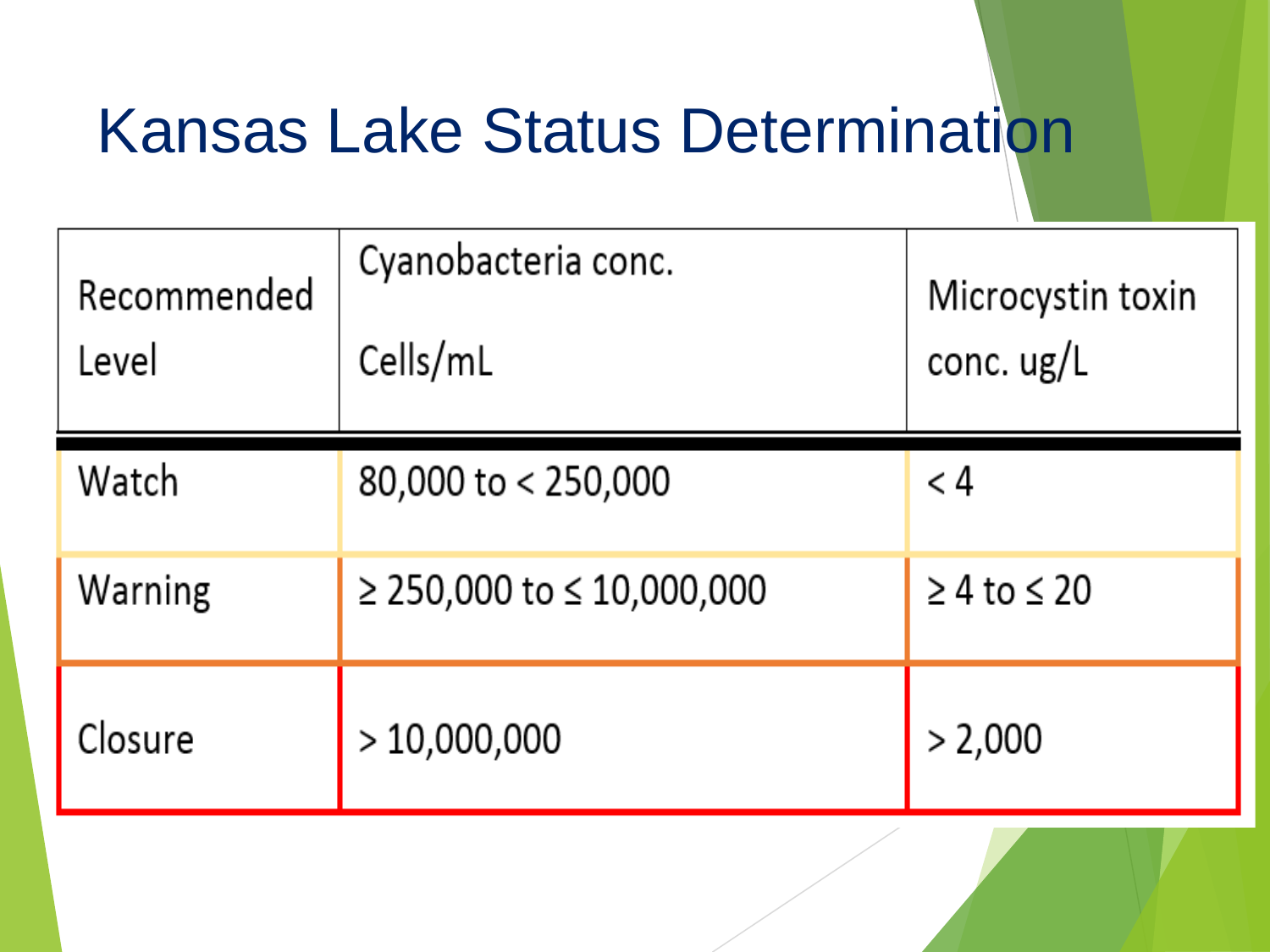| <b>Drinking Water and HABs</b>                             |               |  |  |  |  |
|------------------------------------------------------------|---------------|--|--|--|--|
| <b>10-DAY HEALTH ADVISORIES</b>                            | <b>LEVEL</b>  |  |  |  |  |
| <b>Microcystins</b>                                        |               |  |  |  |  |
| Children pre-school age and younger<br>(under 6 years old) | $0.3$ µg/L    |  |  |  |  |
| School-age children (6 years and older)                    | $1.6 \mu$ g/L |  |  |  |  |
| Cylindrospermopsin                                         |               |  |  |  |  |
| Children pre-school age and younger<br>(under 6 years old) | $0.7 \mu$ g/L |  |  |  |  |
| School-age children (6 years and older)                    | $3.0 \mu$ g/L |  |  |  |  |
| Table 1. U.S. EPA's National 10-Dav Health Advisories      |               |  |  |  |  |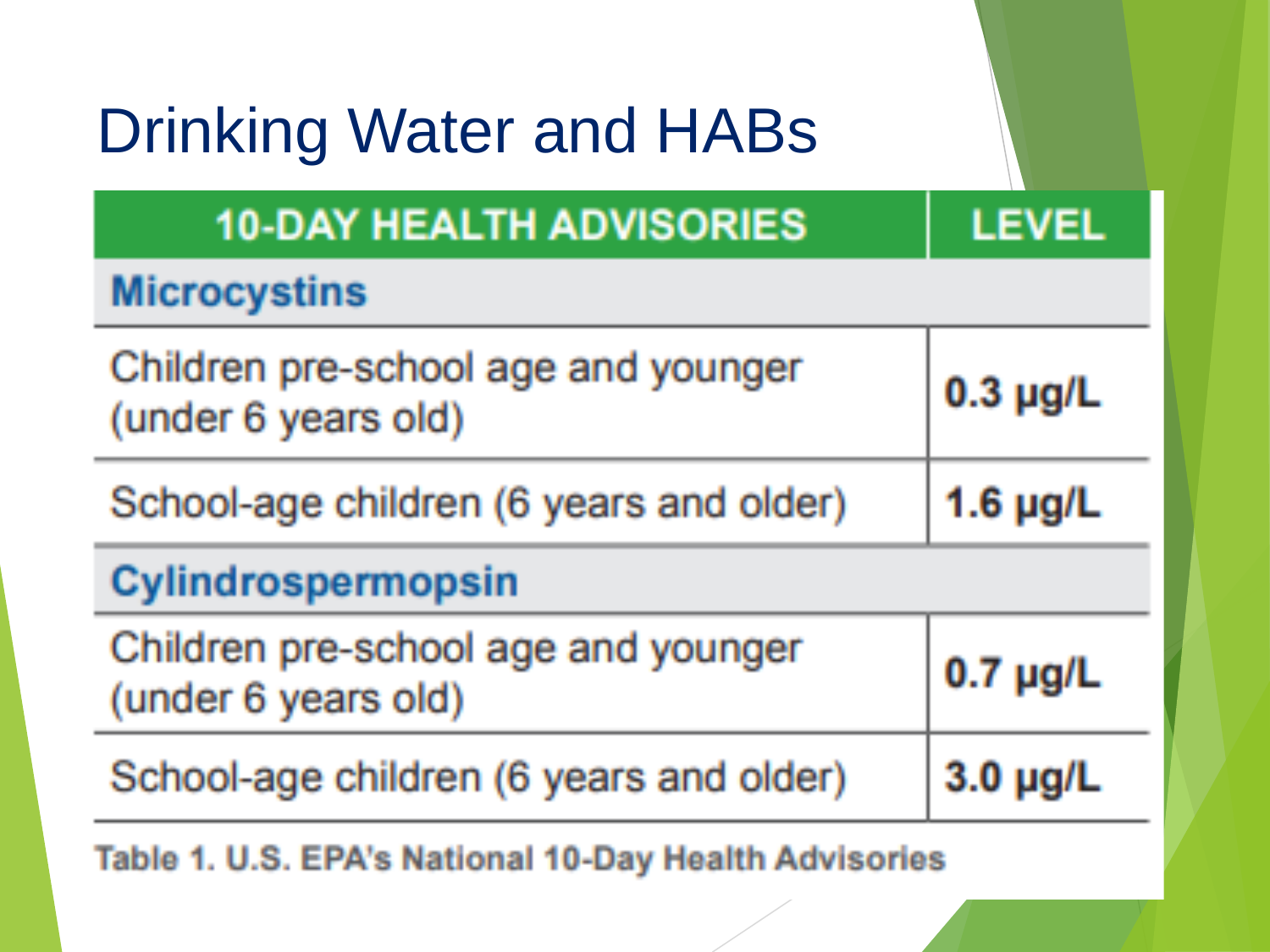## Kansas Lake Status Determination

- **▶ Based on State's specific data accumulated over 35 years**
- **Biggest difference –cell count/ microcystin used in an either/or fashion**
- **≥ 90% of our alerts are triggered by cell counts rather than microcystin, especially early in the season**

**World Health Organization**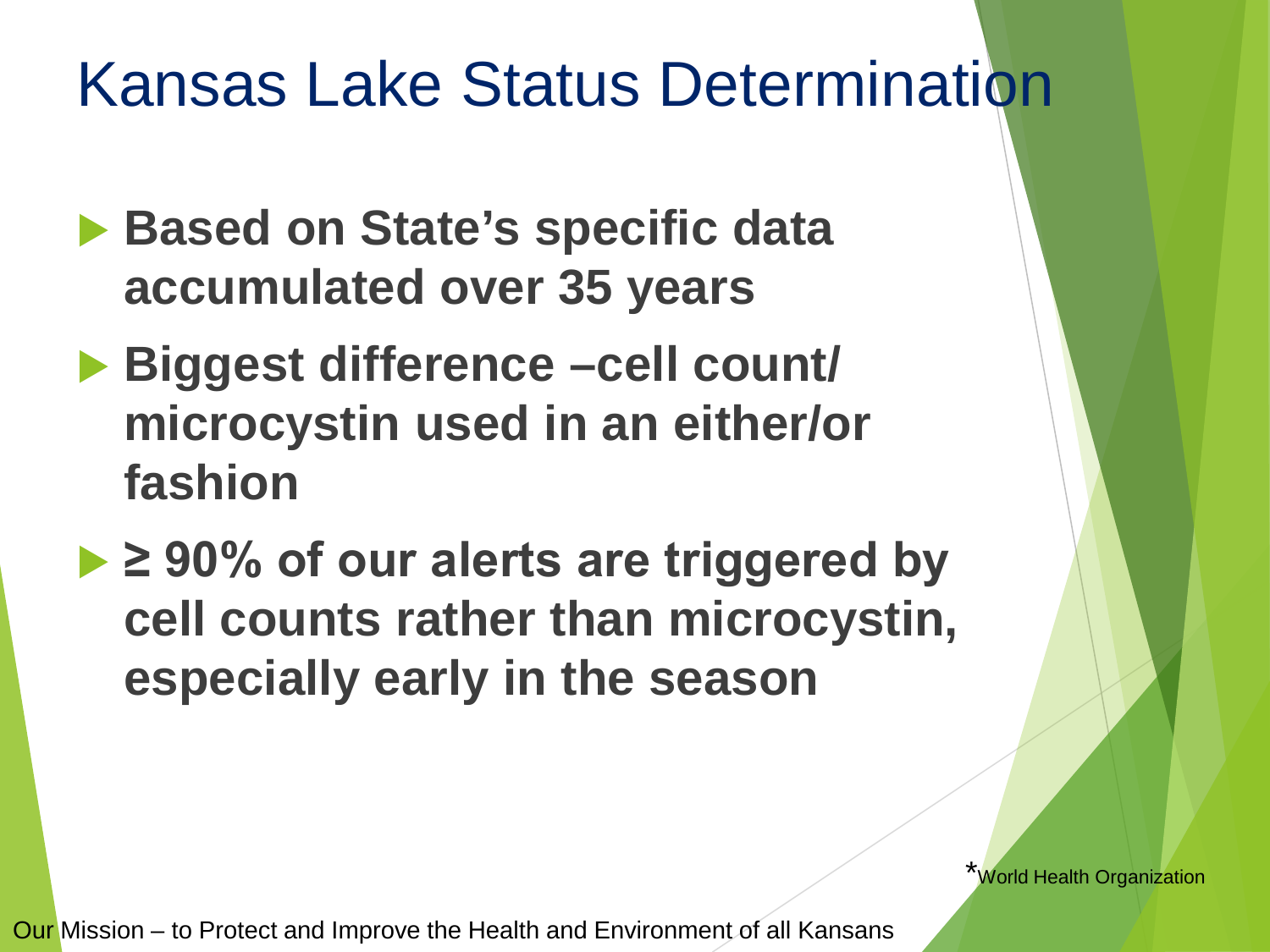## 2017 Impacted Lakes

- **KDHE collected and analyzed 160 samples**
- **28 lakes**
- **▶ 24 lakes were on watch, warning, or closure status at least once during the year**
	- **Does not include private water bodies**

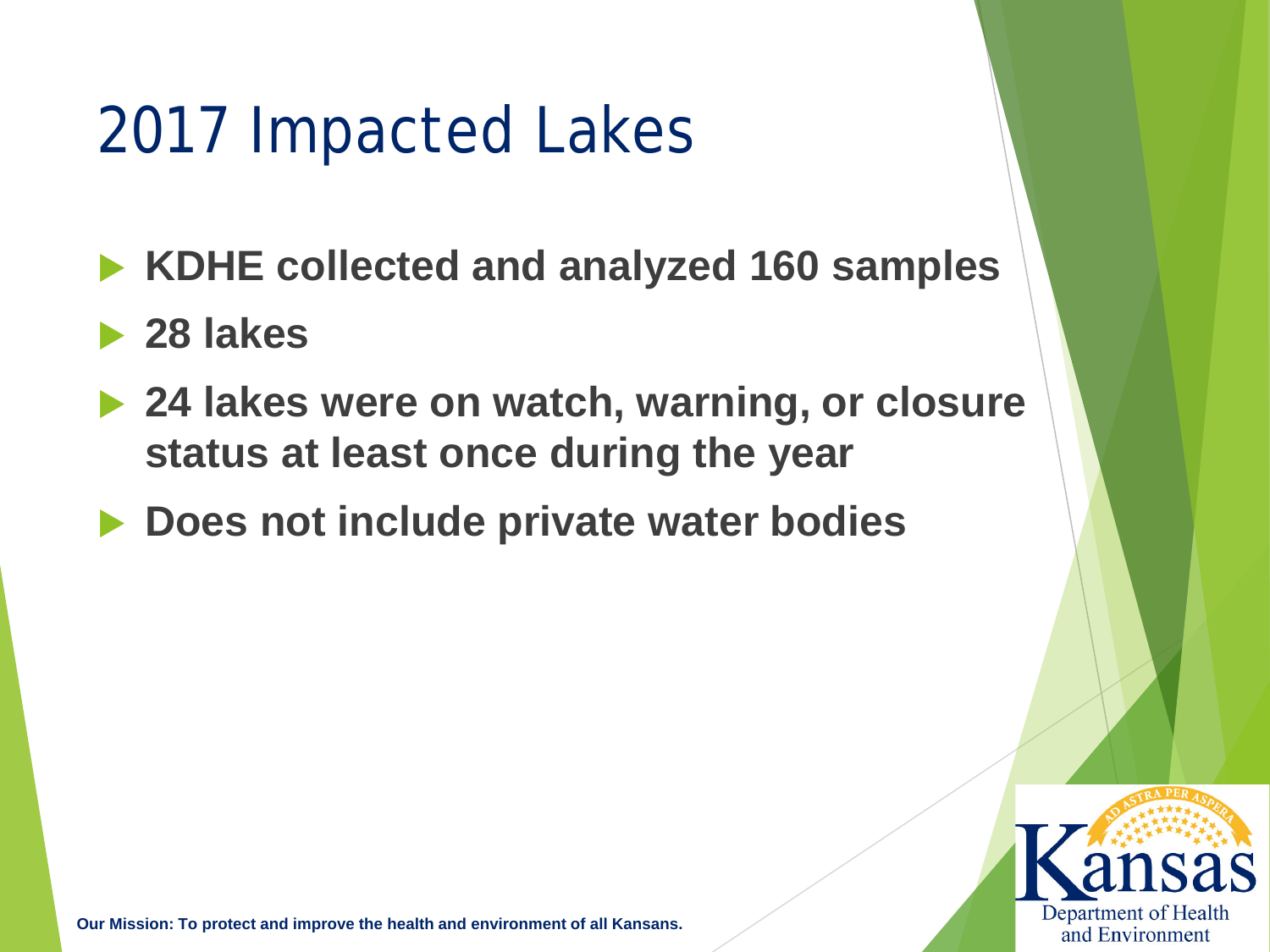## Solomon Republic RAC Lakes 2017

|                   | # Weeks<br><b>Sampled</b> | Warning<br><b>Status</b> | Cell<br>Count<br>trigger | Micro-<br>cystin<br>trigger |
|-------------------|---------------------------|--------------------------|--------------------------|-----------------------------|
| Webster           | 14                        | 6                        | 6                        | $\overline{2}$              |
| <b>Kirwin</b>     | $\overline{4}$            | $\overline{2}$           | $\overline{2}$           |                             |
| <b>Sebelius</b>   | $\overline{4}$            | $\overline{2}$           | $\overline{2}$           |                             |
| Rooks Co.<br>Lake | 1                         |                          |                          |                             |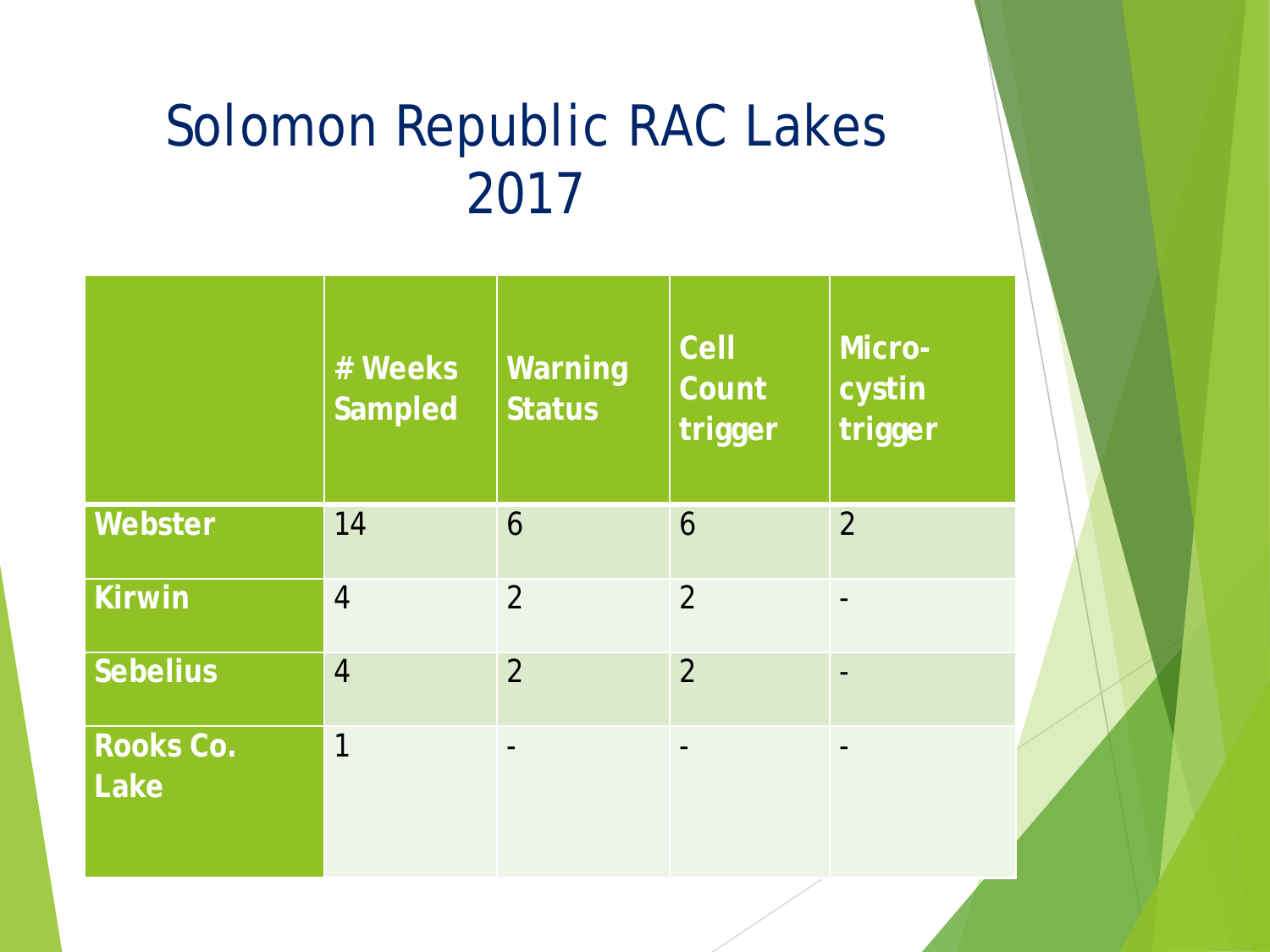## Solomon Republic RAC Lakes 2018

|                                                | # Weeks<br><b>Sampled</b> | Warning<br><b>Status</b> | <b>Cell</b><br>Count<br>trigger | Micro-<br>cystin<br>trigger |
|------------------------------------------------|---------------------------|--------------------------|---------------------------------|-----------------------------|
| Webster<br>June 18 <sup>th</sup> start         | 5                         | 5                        | 5                               | $\overline{3}$              |
| <b>Kirwin</b>                                  | 1                         |                          |                                 |                             |
| <b>Sebelius</b><br>June 11 <sup>th</sup> start | $\overline{3}$            | $\overline{2}$           | $\overline{2}$                  |                             |
| Rooks Co.<br>Lake                              | 1                         |                          |                                 |                             |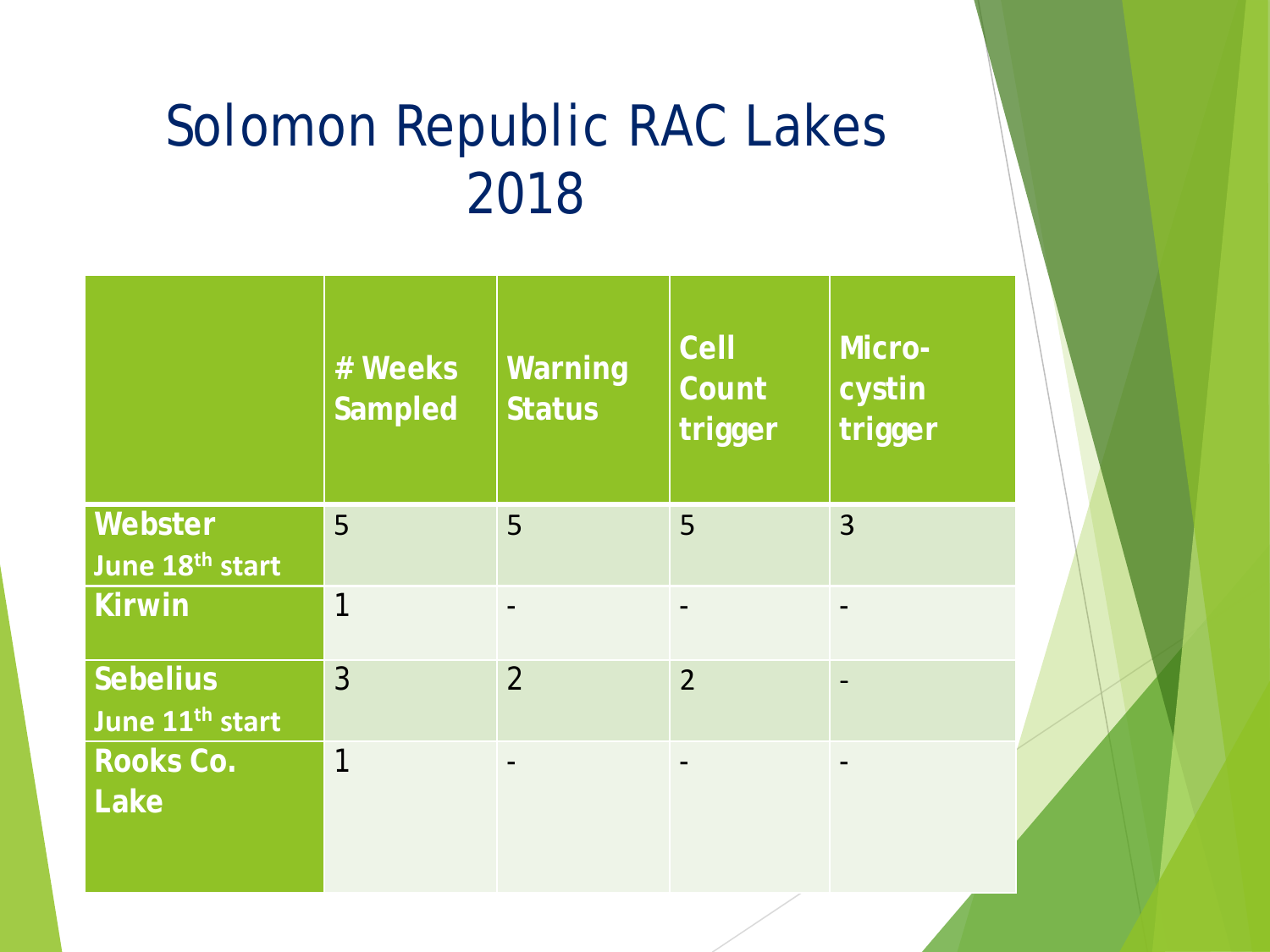

 **June 18th Monday Sampling Bloom observed across the lake and heavy on the northeast side of lake near water intake.**

**June 19th algae drawn into plant** 

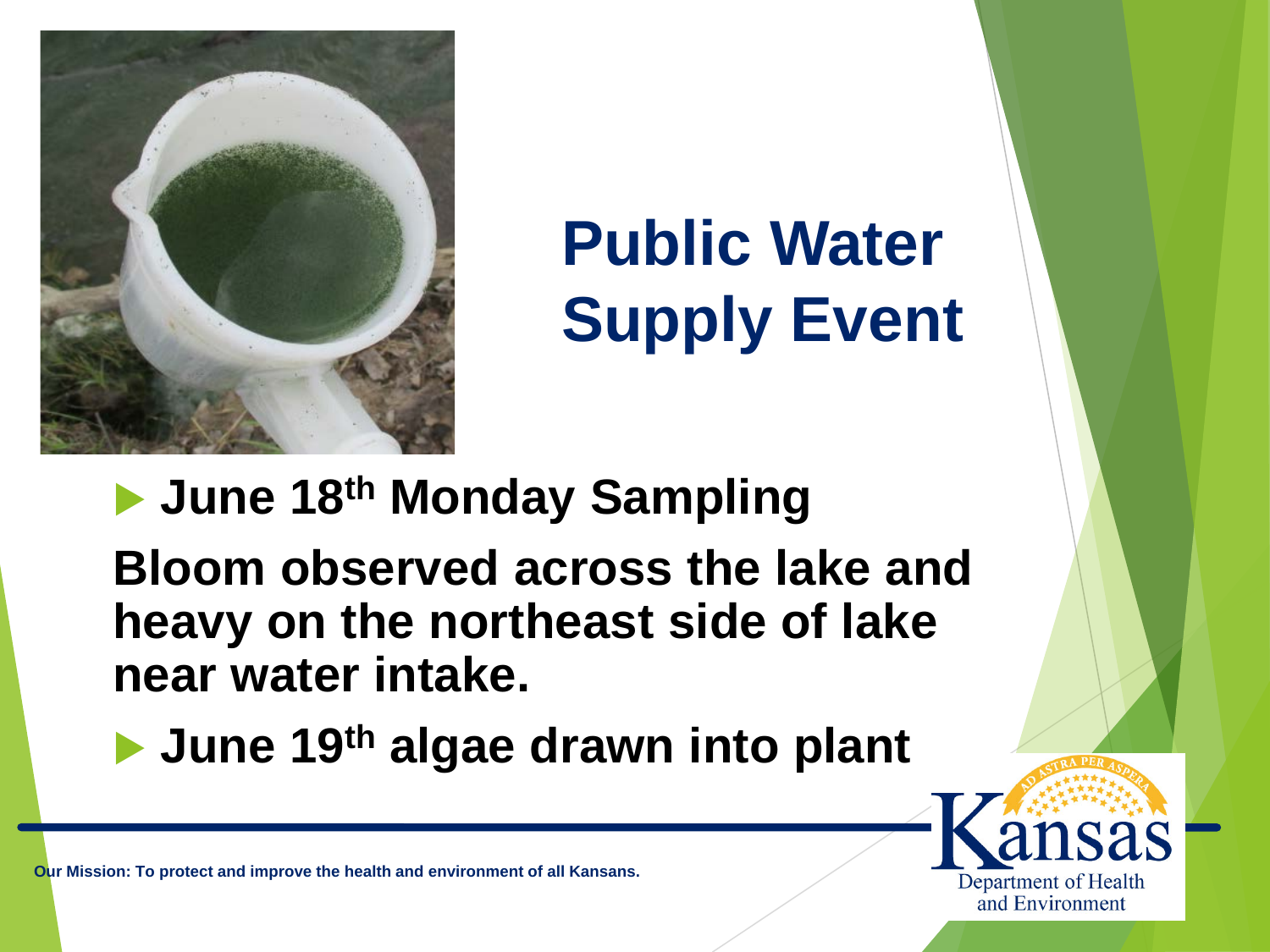

#### **Water Source Affected**

- **Water Emergency- conservation implemented**
- **Governor Declared Emergency**

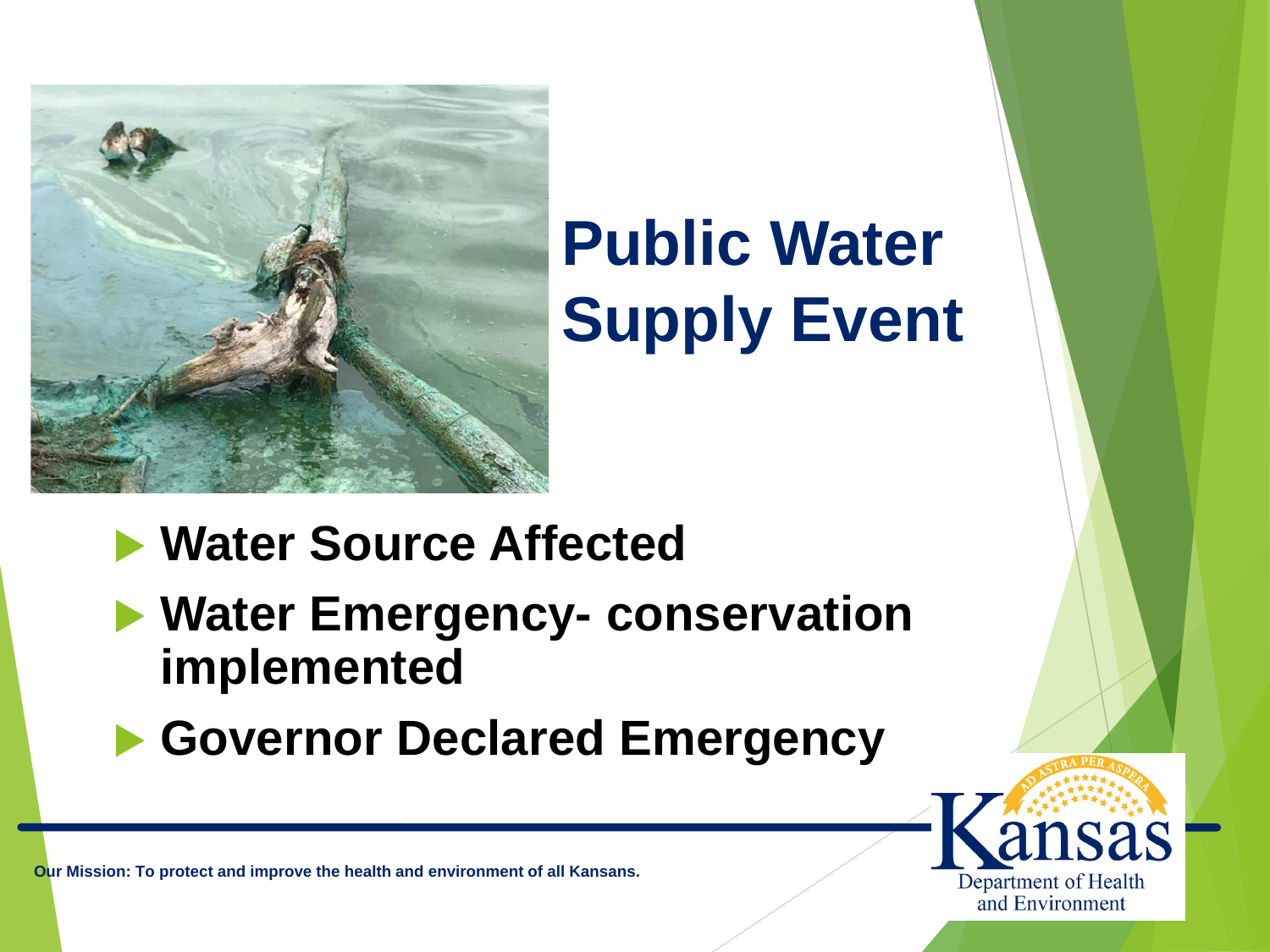

 **Wells limiting –aquifer declined over 5 day event**

- **Conservation in place used 404,000 gallons on 21st**
- **Available water on 22nd 400,000 gallons**

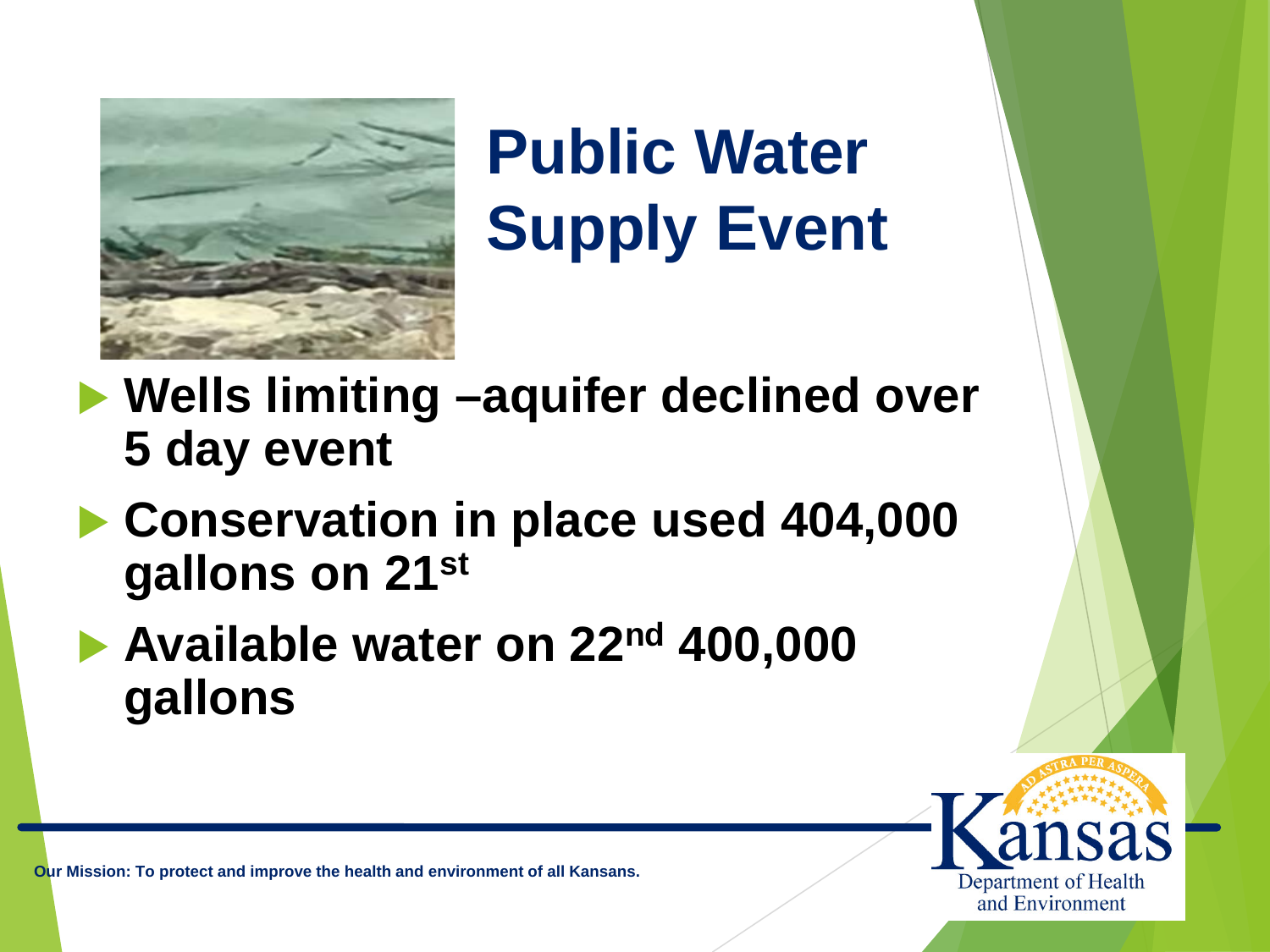

**Water Plant Cleaned and Disinfected**

- **Activated Carbon Treatment Field System Implemented**
- **Extensive Testing, 'All Clear' June 23rd**
- **Weekly sampling continued**
- **Plant needs to add Carbon Treatment Permanently**

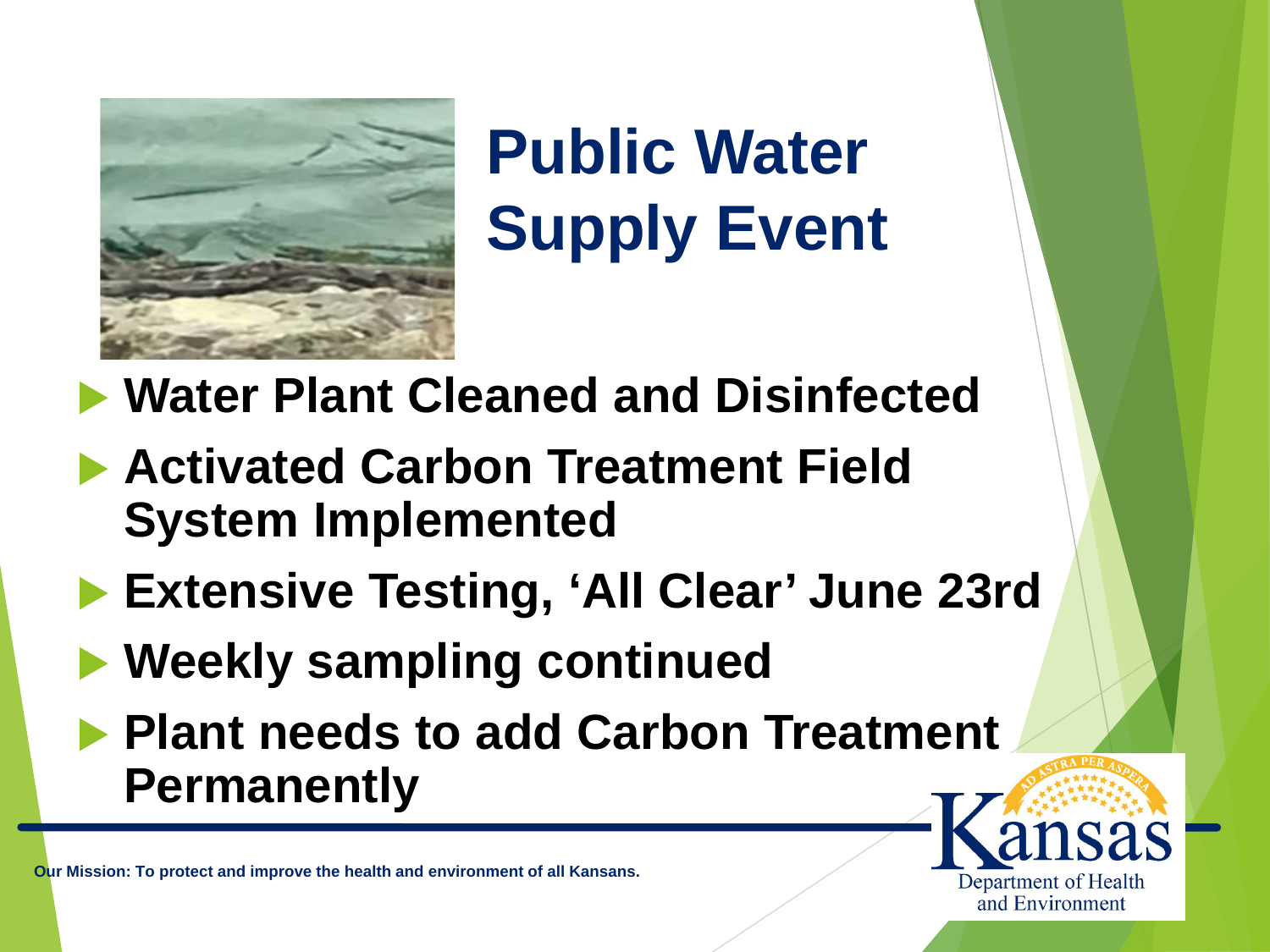

# **2018 Rain Events**

## **Heavy Rains**

- ▶ 12" of rain S/SW of Hill City, Graham **County May 28th**
- **Primary flooding in area immediately south of the Solomon River and west of Hwy 283**

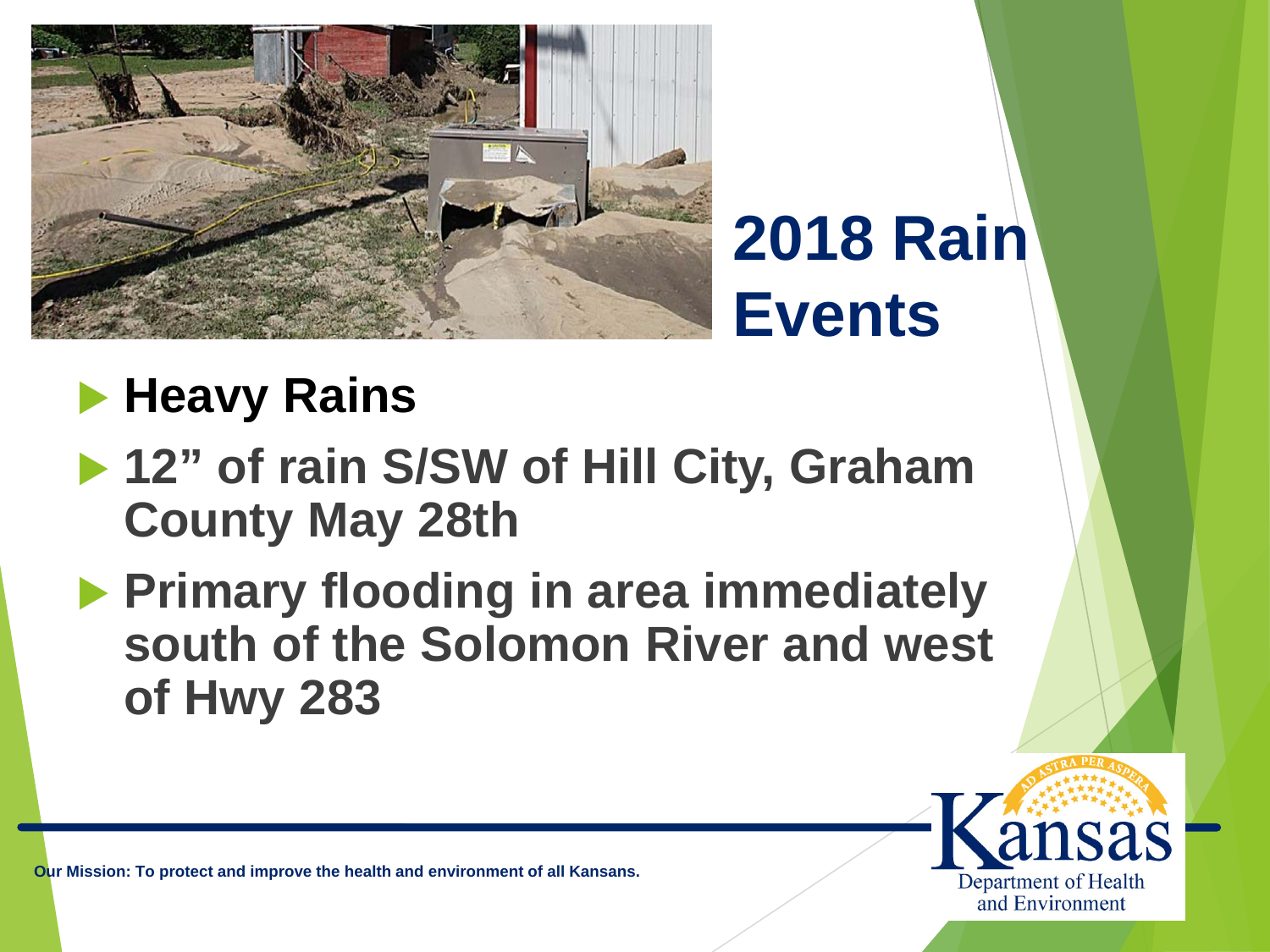

# **2018 Rain Events**

### **Heavy Rains**

- ▶ 6" of rain in Hill City, 8.5" W of town **June 30th**
- **Flow reaches Solomon although primary flooding on different drainage**

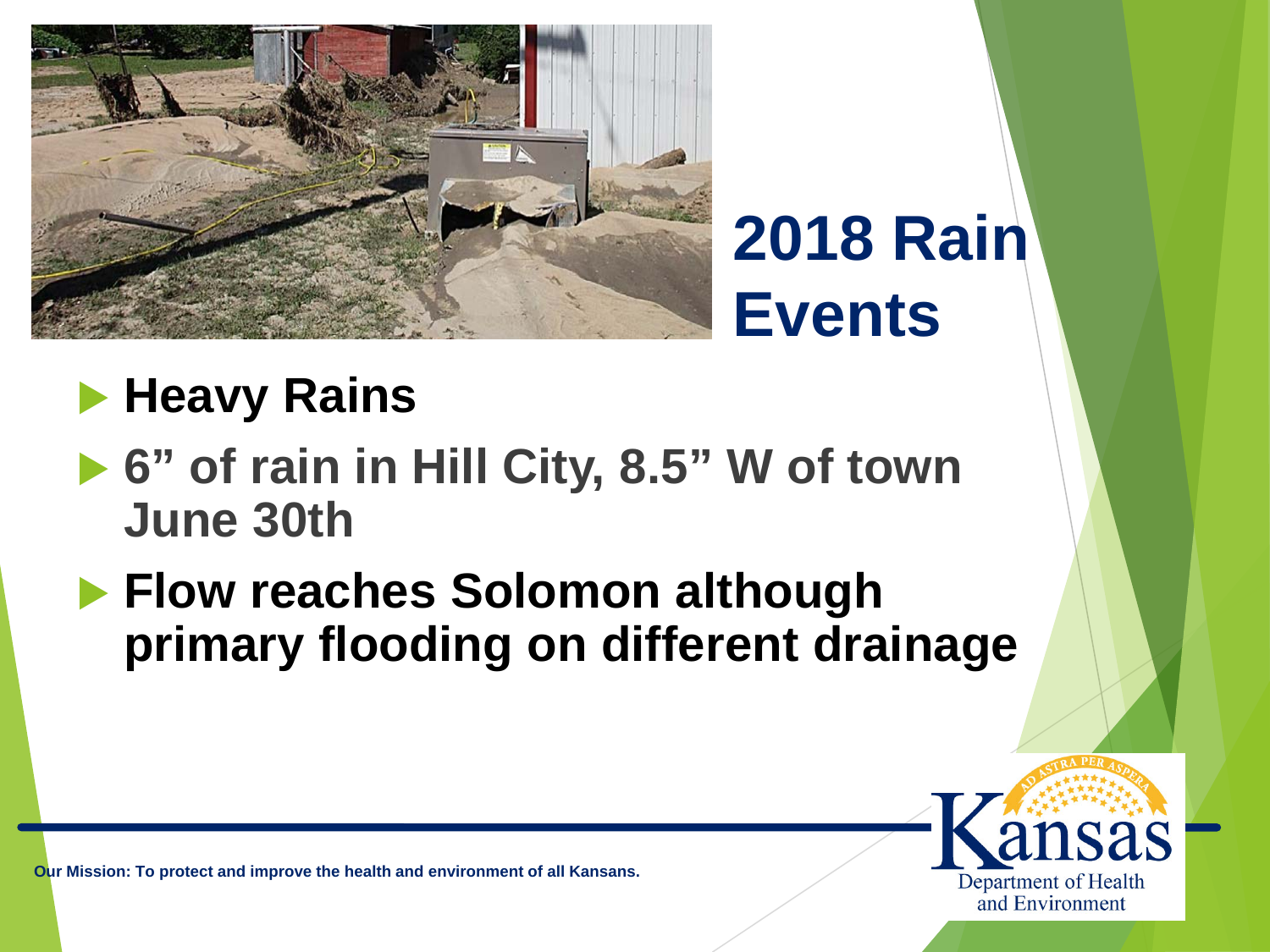

**Private Pond Concerns**

- **Jar Test – low cost**
	- **Relies on buoyancy of most Blue Green algae**
	- **Not 100%, most ponds have some Blue Green**
- **Hazard determined by the amount of blue green and species capable of generating toxins**

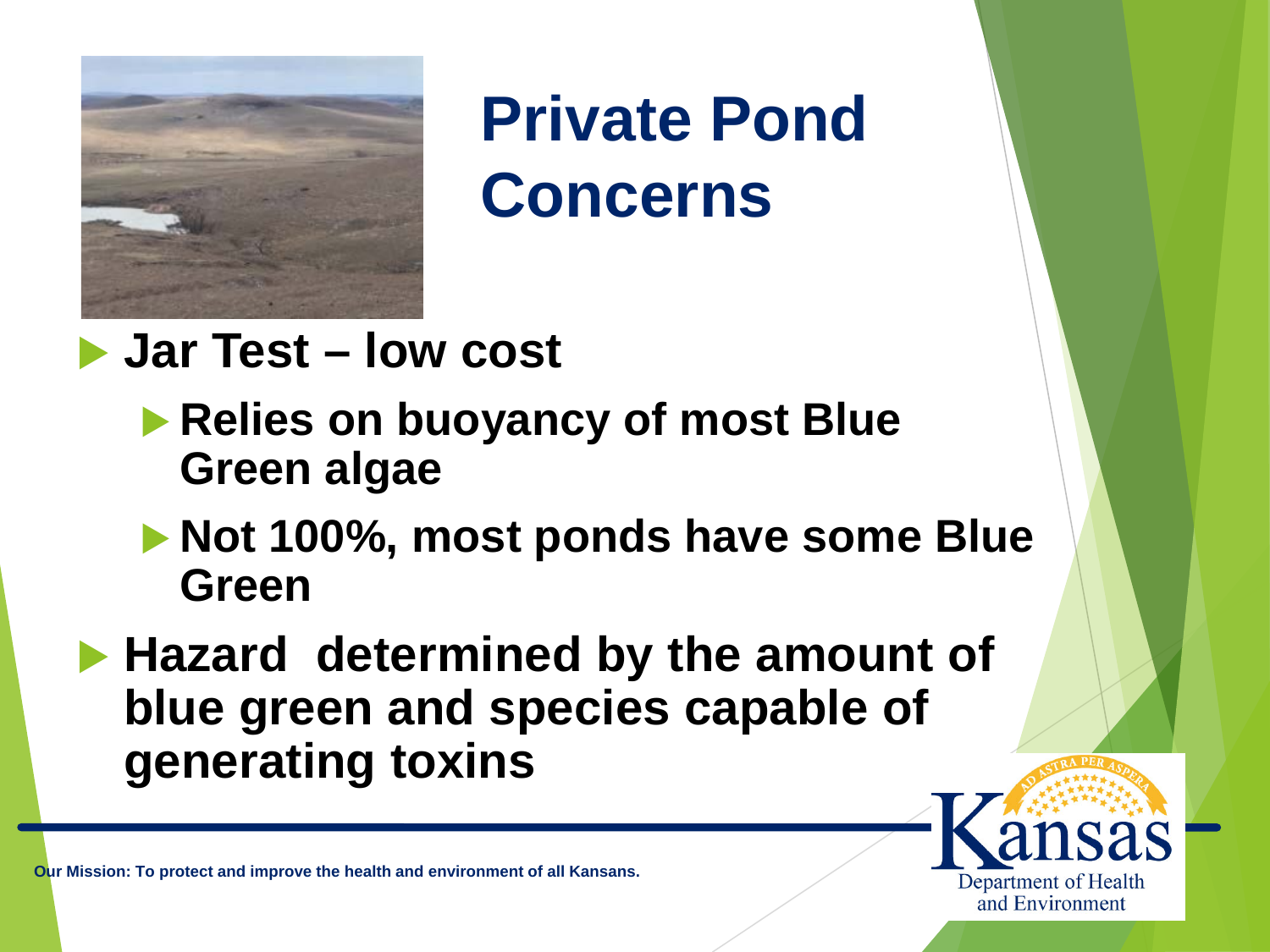

## **Private Pond Concerns**

#### **Jar Test – Visual Test**



Photo 2- No Blue-Green





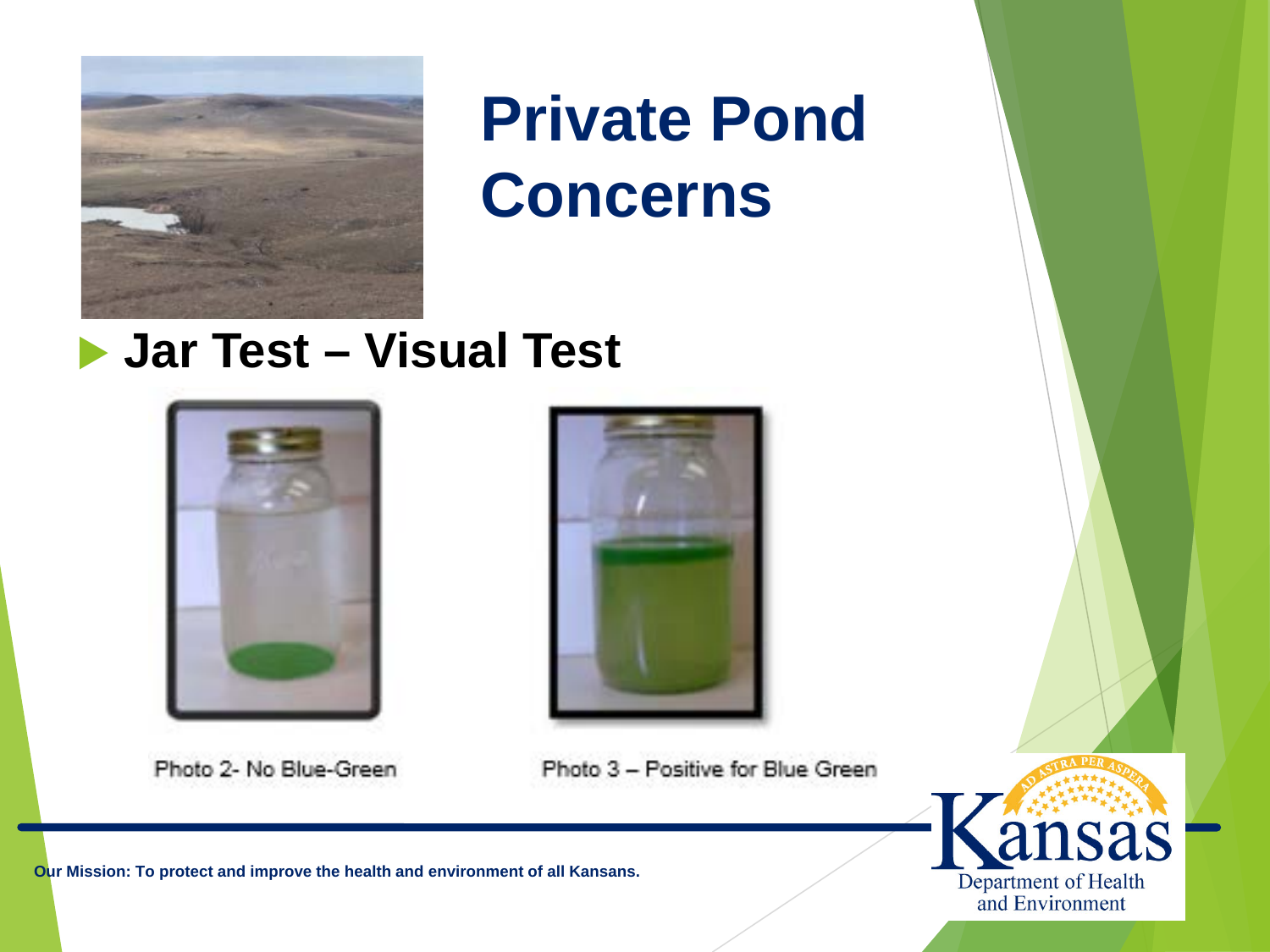# **Questions**